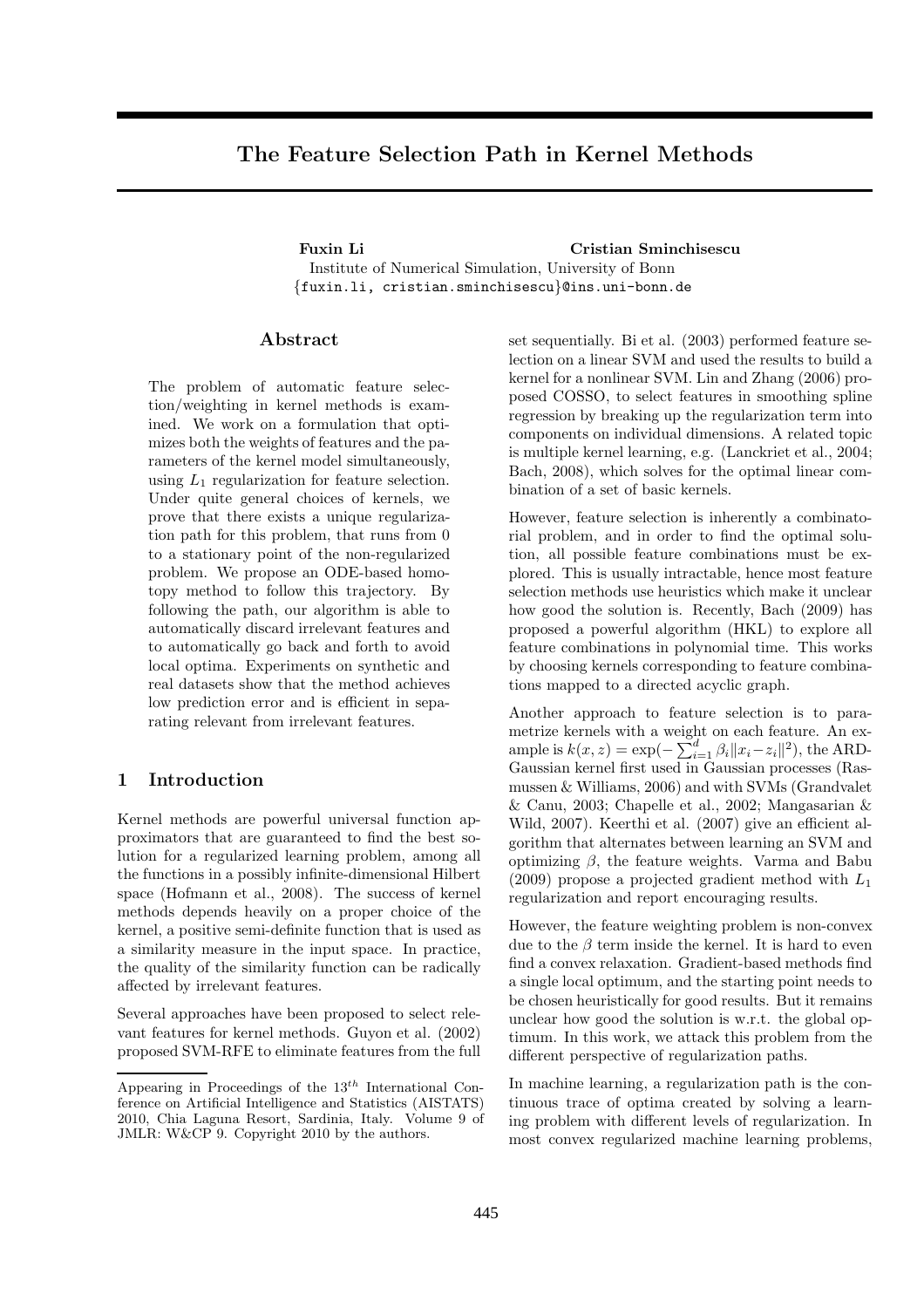all global optima reside on this path. The study of regularization paths began with the homotopy method of Osborne et al. (2000) and Efron et al. (2004). For  $L_1$  regularized linear regression (LASSO), they have found the natural least angle direction that solutions must follow. This direction is used to compute the entire regularization path with the same cost of computing a single least squares fit. In later work, the computation of regularization paths has been explored for non-linear problems (Rosset, 2005), multiple kernel learning (Bach et al., 2004), solution paths generated by varying a single kernel parameter (Wang et al., 2007) and boosting (Zhao & Yu, 2007).

All algorithms work on convex problems. Would there be a regularization path in a non-convex problem, such as ours? One may suspect that because of local optima, a continuous regularization path may not exist: it might be broken midway, cycle, or bifurcate. There might also be multiple paths or isolated optima.

Our work reveals some of the structure in this nonconvex problem. Building upon differential topology, we show that for a wide class of kernel functions, a *unique* regularization path exists from the fully regularized case (i.e. the learning machine that outputs 0 for every input) to the case of no regularization. In experiments, we visualize the path and show that not only does it find at least one solution for each level of regularization, but also automatically goes back and forth (in terms of the regularization parameter) sometimes, finding multiple stationary points for the same optimization problem. This gives a better chance to find the global optimum and provides insights into the behavior of stationary points.

The non-convex regularization paths are highly fragile and one must avoid jumping out of the path to points that do not lead to a local optimum. Therefore, we propose an ODE-based algorithm in order to closely follow the piecewise-smooth solution path. We show that the prediction accuracy of the algorithm compares favorably to HKL (Bach, 2009), a state-of-the-art algorithm which performs optimal nonlinear feature/kernel selection over an exponential number of kernels.

The paper is organized as follows: In sec. 2 we describe the optimization problem and prove the existence and uniqueness of the regularization path. Sec. 3 describes our homotopy-based ODE algorithm to trace the solution path. Experiments with synthetic and real data are shown in Sec. 4 and we conclude in Sec. 5.

## 2 The Regularization Path

Let  $n$  be the number of training examples,  $d$  the number of input dimensions, I the identity matrix, and

**1** the vector of all ones. Denote  $H = I - \frac{1}{n} \mathbf{1} \mathbf{1}^T$  the centering matrix. Let  $\{x_1, \ldots, x_n\}$  be the training set and  $y$  the vector of training responses. We assume the data is normalized with  $\sum_{i=1}^{d} x_{ij} = 0, \sum_{i=1}^{d} x_{ij}^{2} = 1$ , and  $\sum_{i=1}^{n} y_i = 0$ .

## 2.1 Feature Weighting in Kernel Ridge Regression

For simplicity, we work with kernel ridge regression (KRR). However the proofs in this section hold for any second-order smooth loss function. We work with the following formulation:

$$
\min_{\alpha,\beta,\alpha_0} \|y - K(\beta)\alpha - \alpha_0 \mathbf{1}\|^2
$$
\n
$$
\text{s.t.} \quad \alpha^T K(\beta)\alpha \le C, \|\beta\|_1 \le D,\tag{1}
$$

where  $K(\beta)$  represents the kernel matrix of the training set, parametrized by  $\beta$ . With the KRR loss function,  $\alpha$  is uniquely determined if  $\beta$ , C, D are fixed, making the analysis simpler.

The pioneering work of Efron et al. (2004) suggested that for  $L_1$  regularization, additional structures on the minimizer can be used to construct efficient homotopy algorithms that trace the solution path. Rosset (2005) stated the following results from the KKT conditions of an  $L_1$  regularized problem, given here as a theorem:

Theorem 1 *(Rosset, 2005) For any loss function*  $L(y, f(X, \beta))$  *that is differentiable on*  $\beta$ *, any stationary point* β <sup>∗</sup> *of the optimization problem:*

$$
\min_{\beta} L(y, f(X, \beta)), \ s.t. \ \|\beta\|_1 \le D
$$

*has the property that:* (a)  $\beta_i \neq 0 \Rightarrow |\frac{\partial L}{\partial \beta_i}| =$  $\max_j |\frac{\partial L}{\partial \beta_j}|$ ; (b)  $sign(\beta_i) = -sign(\frac{\partial L}{\partial \beta_i})$ .

We analyze the derivatives of the objective function in order to examine the points that satisfy Theorem 1. First, the problem (1) is transformed to a less constrained form using Lagrange multipliers. Note that  $\lambda > 0$  is a variable here.

$$
L(\alpha, \beta, \alpha_0) = \|y - K(\beta)\alpha - \alpha_0 \mathbf{1}\|^2 + \lambda(\alpha^T K(\beta)\alpha - C)
$$
  
s.t. 
$$
\|\beta\|_1 \le D
$$
 (2)

Setting the derivatives to 0 in (2) and assuming  $K(\beta)$ is full-rank, we obtain:

$$
\lambda \alpha = y - K(\beta)\alpha - \alpha_0 \mathbf{1}
$$
  

$$
(HK(\beta) + \lambda I)\alpha = y; \frac{\partial L}{\partial \beta_k} = -\lambda \alpha^T \frac{\partial K}{\partial \beta_k} \alpha
$$
 (3)

Denote  $\eta = \max_i |$  $\frac{\partial L}{\partial \beta_i}$ , and suppose the current active set is  $\{k_1, k_2\}$ . Theorem 1 implies that  $\eta =$  $\frac{\partial L}{\partial \beta_{k_1}}$  $\Big| =$  $\begin{array}{c} \begin{array}{c} \begin{array}{c} \end{array}\\ \begin{array}{c} \end{array} \end{array} \end{array}$  $\frac{\partial L}{\partial \beta_{k_2}}$  $\vert \geq \vert$  $\frac{\partial L}{\partial \beta_i}$ . We then have:

$$
\left| \alpha^T \frac{\partial K}{\partial \beta_{k_1}} \alpha \right| - \left| \alpha^T \frac{\partial K}{\partial \beta_{k_2}} \alpha \right| = 0 \tag{4}
$$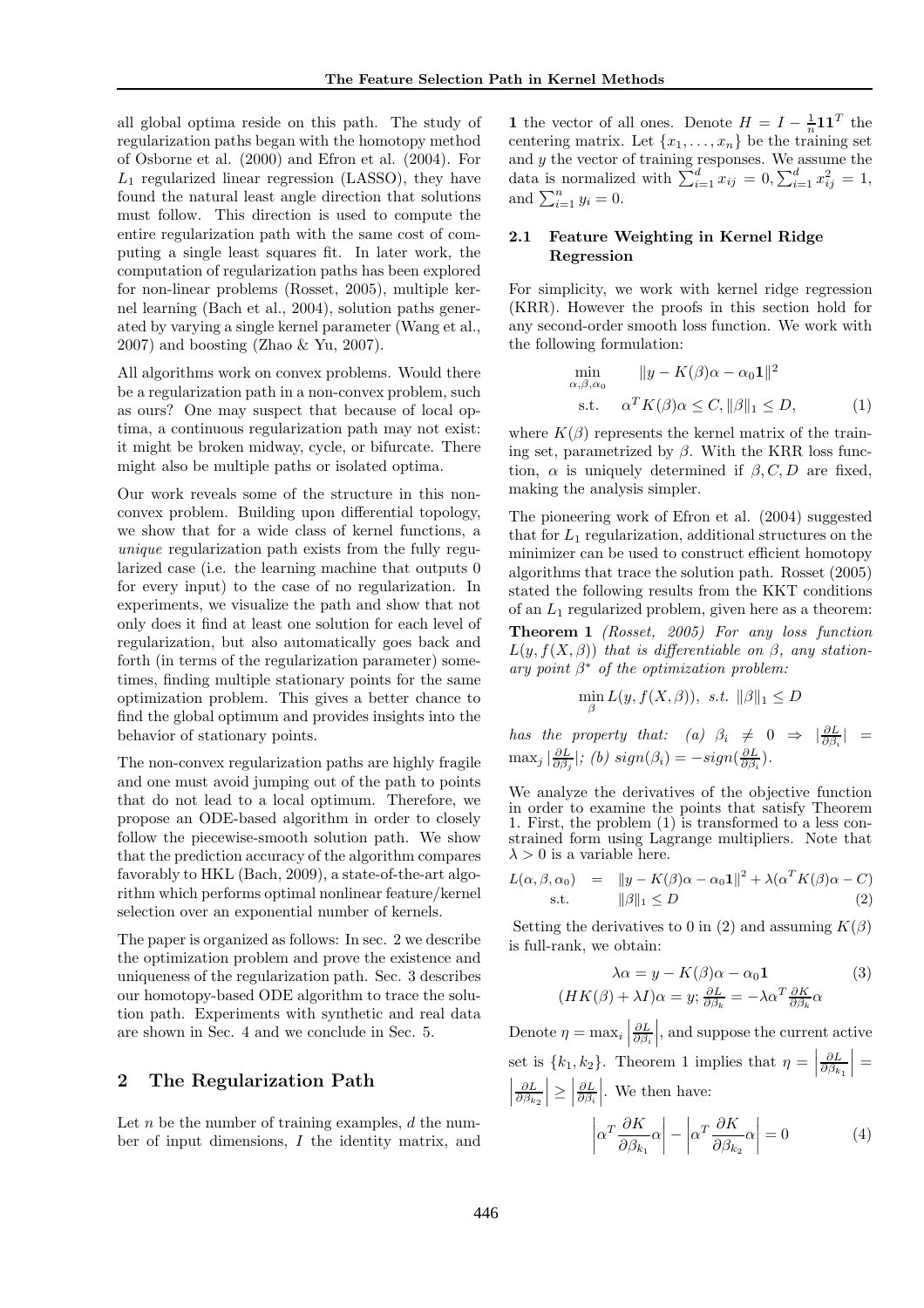Collecting (3) and (4), note that we must have  $\alpha^T K(\beta) \alpha = C$  when  $\lambda > 0$ , we have one more variables than equations. From the implicit function theorem, this gives a smooth trajectory of solutions  $(\alpha, \beta, \lambda)$  when the sign of  $\beta_{k_1}$  and  $\beta_{k_2}$  does not change. In the spirit of homotopy algorithms, we start at  $D = 0$ and follow the trajectory (Fig. 1). It can be seen that the trajectory is smooth until one of the two possible events occurs: **E1:** Another variable  $k_3$  joins the active set as  $\vert$  $\frac{\partial L}{\partial \beta_{k_3}}$ =  $\eta$ ; **E2:** Any of the  $\beta_{k_i}$  becomes 0. We call the points where an event occur *event points*.



Figure 1: Illustration of events. 1)  $\beta_2$  enters the path. Its sign is determined by Theorem 1 (b); 2)  $\beta_1$  leaves the path. The direction of the path is determined by probing both directions to check which one satisfies Theorem 1 (a).

If a new variable joins the active set, another equation needs to be added to the system. If a particular  $\beta_{k_i}$  becomes 0, the condition  $\eta =$  $\frac{\partial L}{\partial \beta_{k_{i}}}$  $\beta_{k_i}$  becomes 0, the condition  $\eta = \left| \frac{\partial L}{\partial \beta_{k_i}} \right|$  is no longer needed, thus the equation corresponding to that  $\beta_{k_i}$ can be dropped from the system.

To conclude, the trajectory can be followed from  $D =$ 0. At special points where any of the events  $E1$  and  $E2$ occur, we stop and update the system, then continue to follow the trajectory until we reach a solution of a problem without  $L_1$  regularization  $(D \to \infty)$  where  $\frac{\partial L}{\partial \beta_{k_i}} = 0$ . At this point, a piecewise smooth solution path on  $\alpha$  and  $\beta$ , corresponding to the original problem (1), has been obtained.

The KKT conditions with active set  $\{k_1, \ldots, k_p\}$  are:

$$
(HK(\beta) + \lambda I)\alpha = y
$$
  
\n
$$
\alpha^T \left(\frac{\partial K}{\partial \beta_{k_i}} - \frac{\partial K}{\partial \beta_{k_{i+1}}}\right)\alpha = 0, i = 1, ..., p - 1
$$
  
\n
$$
\alpha^T K(\beta)\alpha = C
$$
\n(5)

#### 2.2 Proof for existence and uniqueness

Although we have described a procedure to follow the solution path, an important prerequisite is to prove that the solution path exists and extends as  $D \to \infty$ .

The proof is inspired by ideas in probability-one homotopy methods (Chow et al., 1978). The gist is shown in Figure 2,  $(1)$  -  $(3)$ . We make use of the 1-D manifold classification theorem in differential topology (Milnor, 1978), which states that a 1-dimensional smooth manifold must be homeomorphic either to a line segment or to a circle. Therefore we need to show two things: first, the path is (close to) a 1-D manifold (it does not self-intersect); second, this manifold cannot be a circle. The first is a local property, and the implicit function theorem is used to prove it. To prove that the mani-



Figure 2: Illustration of various aspects of the regularization path. 1) At  $D = ||\beta||_1 = 0$ , the path has one fixed direction; 2) The path sometimes travels backwards in  $D$ ; 3) When the path is not intersecting itself and we have fixed the region, it must reach the endpoint where it converges to an unconstrained solution;  $\overline{4}$ ) There might be other paths but they must be circles, since line segments have to start at 0, one of the only two endpoints; 5) The circular path can also be initiated from the endpoint.

fold of solutions cannot be a circle, we make sure that the path starts at 0, in a single direction. When this holds, it cannot be a circle, since a circle will imply two directions to choose from at each point. Interestingly, with our  $L_1$  constraint, it is easy to show that the point at  $D = 0$  would have this property, subject to very weak assumptions.

Lemma 1 *Assume the kernel function is* C 3 *smooth and the kernel matrix is always full-rank. For any* C *there exists a unique Lagrange multiplier*  $\lambda_0$  *for the optimization problem (1). Set*  $\alpha_0 = (HK_0 + \lambda_0 I)^{-1}y$ , *if there exists a unique i with*  $\left|\alpha_0^T\left[\frac{\partial K}{\partial \beta_i}|_{\beta=0}\right] \alpha_0\right| =$  $\max_j \left| \alpha_0^T \left[ \frac{\partial K}{\partial \beta_j} |_{\beta=0} \right] \alpha_0 \right|$ , the path starts at **0** with only β<sup>i</sup> *turning non-zero with a fixed sign.*

**Proof:** At  $\beta = 0$ , problem (1) becomes convex and a positive Lagrange multiplier always exists. From the condition in the Lemma 1, we have that  $\left|\frac{\partial L}{\partial \beta_i}\right|$  =  $|\lambda_0 \alpha^T \left[ \frac{\partial K}{\partial \beta_i} |_{\beta=0} \right] \alpha|$  is maximal, which means  $\beta_i$  should be the first item in the active set, by Theorem 1.  $\Box$ 

Clearly, Lemma 1 almost always holds. Even if it does not, we can still slightly perturb the data to make it hold. Next we prove that the trajectory does not stop when a feature is eliminated from the active set. This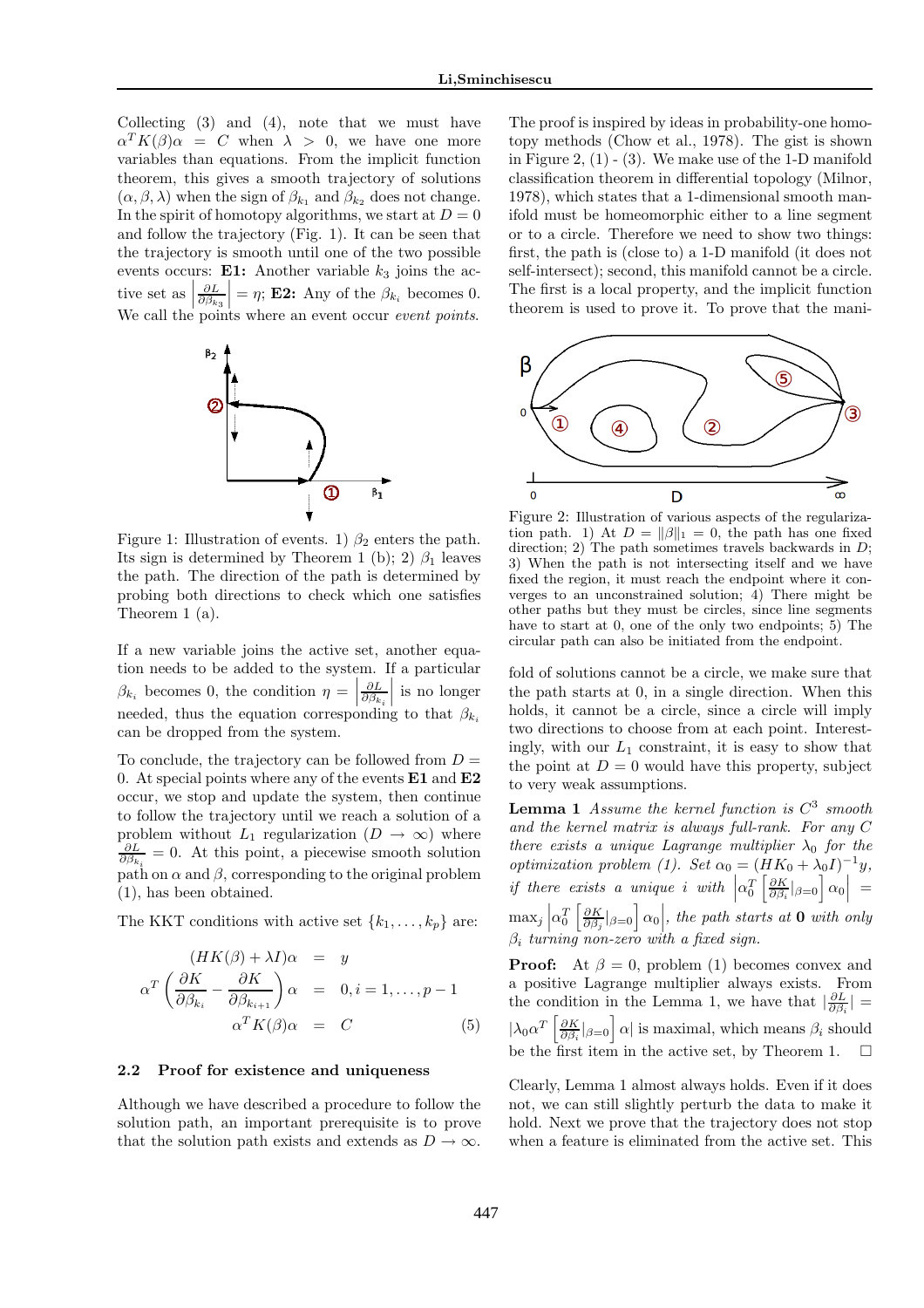relies on the non-degeneracy of the Jacobian.

Lemma 2 *Assume the conditions in Lemma 1. For* (α, β) *that satisfies the KKT system (5), suppose the active set is*  $P \cup \{k\}$ *, but* k *is just eliminated from the active set. So for*  $i \in \mathcal{P}, \beta_i \neq 0$  *and for*  $i\overline{\in}\mathcal{P}, \beta_i = 0$ *.* Let  $\eta = \left| \frac{\partial L}{\partial \beta_i} \right|, i \in \mathcal{P}$ . If the Jacobian matrix:

$$
J = \begin{bmatrix} HK(\beta) + \lambda I & H\frac{\partial K}{\partial \beta} \alpha \{\mathcal{P}, k\} & \alpha \\ \alpha^T \frac{\partial K}{\partial \beta} \{\mathcal{P}, k\} & \partial^2 K \{\mathcal{P}, k\} & 0 \\ 2\alpha^T K & \alpha^T \frac{\partial K}{\partial \beta} \alpha \{\mathcal{P}, k\} & 0 \end{bmatrix}
$$
(6)

*is full rank, then*  $(\alpha, \beta)$  *cannot be the end point of a KKT path. Here*  $\frac{\partial K}{\partial \beta} \alpha \{\mathcal{P}, k\}$  *extracts only the entries*  $\left[\frac{\partial K}{\partial \beta_i}\right]$  *a with index*  $i \in \mathcal{P} \cup \{k\}, \ \partial^2 K\{\mathcal{P}, k\} =$  $[\alpha^T \frac{\partial^2 K}{\partial \beta_i \partial \beta_j} \alpha]$ , with index  $i, j \in \mathcal{P} \cup \{k\}.$ 

**Proof:** Adding  $\left| \alpha^T \frac{\partial K}{\partial \beta_j} \alpha \right| = \phi$  to (5), we obtain:

$$
(HK(\beta) + \lambda I)\alpha = y; \alpha^T K \alpha = C \qquad (7)
$$

$$
\left| \alpha^T \frac{\partial K(\beta)}{\partial \beta_i} \alpha \right| = \eta, i \in \mathcal{P}; \left| \alpha^T \frac{\partial K}{\partial \beta_j} \alpha \right| = \phi
$$

At an event point, we start with  $\phi = \eta \neq 0$ , hence we can drop the absolute sign in a small neighborhood of  $\eta$  and  $\phi$  without loss of generality. The last equation can be eliminated by subtracting it from all previous ones that contain  $|\alpha^T \frac{\partial K(\beta)}{\partial \beta_i} \alpha|$ , to obtain

$$
(HK(\beta) + \lambda I)\alpha = y; \alpha^T K \alpha = C \qquad (8)
$$

$$
\alpha^T \left( \frac{\partial K}{\partial \beta_i} - \frac{\partial K}{\partial \beta_j} \right) \alpha = \eta - \phi, i = 1, \dots, p
$$

Taking  $\eta-\phi$  as variable, this becomes a nonlinear system of  $(\alpha, \beta, \lambda, \eta - \phi)$ . Suppose  $(a, b, c, d)$  span the null space. If the matrix  $J$  is non-degenerate, the Jacobian on  $(\alpha, \beta, \lambda)$  for (8) is also non-degenerate since it is a linear transform of  $J$ . Then  $(a, b, c, 0)$  cannot be in the null space, so  $d \neq 0$ . Of the two possible directions  $(a, b, c, d)$  and  $(-a, -b, -c, -d)$ , there must be one and only one with  $d > 0$ . Taking a small step along it will make  $\eta > \phi$  so that, the path continues in that direction. Therefore  $(\alpha, \beta)$  cannot be the endpoint in this  $\Box$ 

Finally, we show that for a controlled set of kernels, the trajectory converges eventually.

Theorem 2 *Suppose that the condition for Lemma* 1 *and* 2 *holds, further assume the Jacobian (6) is fullrank everywhere. If there exists a positive number* M*,*  $such that for every  $\beta$ ,  $K(\beta) \preceq MI$  and for  $i = 1, ..., d$ ,  $\frac{\partial K}{\partial \beta_i} \preceq MI$ ,  $\lim_{\|\beta\|_1 \to \infty} \frac{\partial K}{\partial \beta_i} = \mathbf{0}$ , then the regularization$ path continues until  $\max_i |\frac{\partial L}{\partial \beta_i}| = 0$ .

Proof: First we give the KKT system of (1) with slack variables  $\xi$  that come from the  $L_1$  constraint added to the system:

$$
(HK(\beta) + \lambda I)\alpha = y; -\lambda \alpha^T \frac{\partial K}{\partial \beta_i} \alpha + \xi_i = \eta
$$

$$
\beta_i \xi_i = 0, i = 1, \dots, p; \alpha^T K(\beta) \alpha = C
$$

This is a piecewise smooth system, with the only singular points at events  $\beta_i = \xi_i = 0$ . Note that aside from events, either  $\beta_i$  or  $\xi_i \neq 0$ . It is easy to infer that the Jacobian of the augmented system is full-rank, from the non-degeneracy of the original Jacobian (6).

From Lemma 2, we know that the path does not stop at event E2. And it is trivial that the path does not stop at event E1. Therefore, the behavior near the singular point is fixed: in the case of E1, the trajectory goes from  $\beta_i = 0, \xi_i = \epsilon$  to  $\beta_i = \epsilon, \xi_i = 0$  (without loss of generality since the sign of  $\beta_i$  is decided from Theorem 1), and vice versa in the case of E2. Standard approximation theorems in differential topology (Hirsch, 1994) indicate that, there exists a  $C^3$  smooth surrogate function to  $\beta_i \xi_i = 0$  around  $\beta_i = \xi_i = 0$ . Using that to replace  $\beta_i \xi_i = 0$ , we remove the singular points and obtain a smooth nonlinear system.

Then, from non-degeneracy of the augmented Jacobian, an application of the implicit function theorem and the 1-D manifold classification theorem (Milnor, 1978) (p.16, Lemma 1 and Appendix, Theorem 1) shows that the smoothed trajectory is a curve that does not self-intersect. Furthermore, the curve is not homeomorphic to a circle since there is only one route to go at  $\beta = 0$ , from Lemma 1. Therefore, the trajectory must be homeomorphic to a line segment.

From (3), we have  $\alpha^T K(\beta) \alpha = y^T(HK +$  $\lambda I)^{-1}K(HK + \lambda I)^{-1}y = C.$  Since  $K > 0$  and  $K \preceq MI$ , it can be shown that for  $C > 0$ , there exists a  $\lambda_0$  with every  $\lambda \leq \lambda_0$ . Together with the condition  $\frac{\partial K}{\partial \beta_i} \preceq MI$ , we know that the trajectory is bounded. The only stopping condition we have is that  $\max_i |\frac{\partial L}{\partial \beta_i}| = 0$ , therefore the trajectory either stops at some finite  $\|\beta\|_1$ , or extends to  $\|\beta\|_1 \to \infty$ . Since  $\lim_{\|\beta\|_1\to\infty} \frac{\partial K}{\partial \beta_i} = \mathbf{0}$  and  $\lambda \leq \lambda_0$ , the trajectory must converge.

Finally, it is simple to see for each fixed  $(\alpha, \beta, \lambda, \eta)$ ,  $\xi$ is unique. Thus the projection from  $(\alpha, \beta, \lambda, \eta, \xi)$  to  $(\alpha, \beta, \lambda, \eta)$  is homeomorphic, which means the smooth trajectory in  $(\alpha, \beta, \lambda, \eta, \xi)$  is projected to a smooth trajectory in  $(\alpha, \beta, \lambda, \eta)$ .

The main condition for the kernel is  $\lim_{\|\beta\|_1\to\infty} \frac{\partial K}{\partial \beta_i} =$ 0. This means that the kernel function varies less with  $\beta$  as  $\|\beta\|$  increases. The ARD-Gaussian kernel described in the introduction satisfies this condition.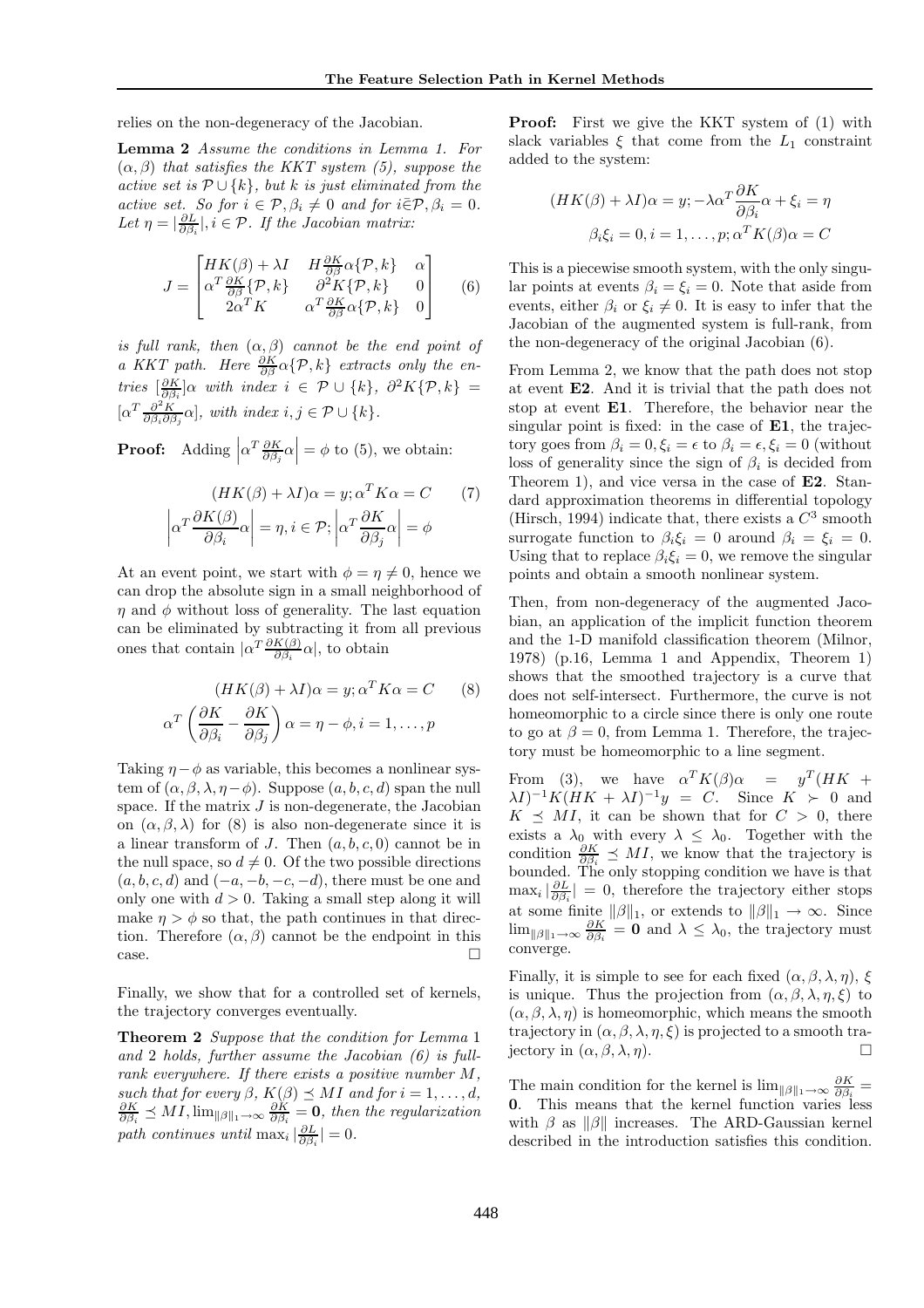Another example is the normalized ARD-polynomial kernel  $k(x, z) = (\frac{\sum_{ } }{2i}$  $\frac{\sum \beta_i x_i z_i}{\sum \beta_i + 1} + 1)^d$ . Jacobian conditions are hard to verify, but in our experiments we observed no degenerate Jacobians.

Suppose the regularization path stops with  $\|\beta\|_1 = D_0$ . Since the path is continuous, it passes through at least one local optimum of the problem (1) for every  $D < D_0$ . A natural question is, when will this path find the global optimum? In the experiments we implemented an LBFGS-B method on the same problem and never found any better local optimum than the ones on the path. But theoretically, we are still not able to guarantee it. Since in Lemma 1 we have made sure that at 0 the path only extend in one direction, the only possible cases that some global optima fall outside the path are marked as (4) and (5) in Fig. 2. A preliminary result is that if these do not occur, we recover all the optima.

Corollary 1 *Suppose the condition for Theorem 2 holds.* For a null direction  $v = (v_\alpha^T, v_\beta^T, v_\lambda^T)^T$  with  $Jv = 0$ , if  $v_{\beta}^{T} sign(\beta) \neq 0$  everywhere, the regular*ization path starting from* 0 *captures all the optima of (1).*

**Proof:** The condition means that the path is strictly monotone in  $D$ . Using the arguments in the proof of Theorem 2, from every local optimum at  $D = D_0$ , we are able to find a path that is strictly monotonically decreasing in  $D$ . Then since it does not stop anywhere according to Lemma 2, it will reach 0 in the end, coinciding with our solution path starting from 0.  $\Box$ 

The strict monotonicity condition is rather restrictive, basically meaning that the path cannot turn back in D. This may not hold for many complicated problems. Even in the synthetic experiments shown in Fig. 3 the path does turn back. But this still provides a condition to get the global optimum without assuming convexity. Improving on this result should be possible and interesting.

## 3 Tracing Nonlinear Systems

Bach et al. (2004) and Rosset (2005) used a predictioncorrection algorithm to traverse nonlinear solution paths. However their algorithm relies on fixed  $\epsilon$ -step sizes. Since  $\epsilon$  must be very small to guarantee convergence, the algorithm is not as efficient for non-convex problems. In this paper, we propose a new ODE method,  $L_1$ KR, to obtain the regularization path.

To follow the solution path produced by (5), we consider  $\alpha$ ,  $\beta$  and  $\lambda$  as functions of time (t). Note that the t mainly characterizes the arc length of the solution path. It is different from the D we used in the last section to characterize the amount of regularization. For every  $t$ ,  $D$  could always be computed by taking the  $L_1$  norm of  $\beta(t)$ . Representing the system (5) as  $F(\alpha(t), \beta(t), \lambda(t)) = 0$  and taking derivatives w.r.t.  $t$ , we obtain (Nocedal & Wright, 2006):

$$
\frac{\partial F(\alpha, \beta, \lambda)}{\partial \alpha} \frac{d\alpha}{dt} + \frac{\partial F(\alpha, \beta, \lambda)}{\partial \beta} \frac{d\beta}{dt} + \frac{\partial F(\alpha, \beta, \lambda)}{\partial \lambda} \frac{d\lambda}{dt} = 0,
$$

which means that the direction  $\left(\frac{d\alpha}{dt}, \frac{d\beta}{dt}, \frac{d\lambda}{dt}\right)$  lies  $\int \partial F(\alpha,\beta,\lambda)$ in the null space of the system  $Jacobian$   $J$ ∂α  $\partial F(\alpha,\beta,\lambda)$ ∂β  $\frac{\partial F(\alpha,\beta,\lambda)}{\partial\lambda}\bigg].$ 

There is one more variable than equations here, so if the Jacobian (6) has full rank, the null space always has dimension 1 and the direction is fixed up to a sign flip. The null direction  $v_t$  is obtained by QR decomposition of the matrix  $J<sup>T</sup>$ , taking the last row of the orthogonal matrix Q and normalizing it to unit norm. The sign is chosen to have positive inner product with the previous one. When E2 happens, we probe on both directions and choose the one that satisfies Theorem 1. In the probe we have some heuristic rules to cope with round-off errors. In most cases, these rules are guaranteed to find the right direction.

Since for every  $(\alpha, \beta, \lambda)$ , we can obtain  $(\frac{d\alpha}{dt}, \frac{d\beta}{dt}, \frac{d\lambda}{dt})$ using the above procedure, identifying the regularization path becomes an initial value problem in standard form:  $\left(\frac{d\alpha}{dt}, \frac{d\beta}{dt}, \frac{d\lambda}{dt}\right) = v_t$ , and a classic ODE solver can provide results for many trajectory points (Nocedal & Wright, 2006). We use a classic Adams-Moulton predictor-corrector method to solve the ODE, which uses high-order function approximations in both the prediction and correction steps. This is different from Bach et al. (2004) and Rosset (2005), where prediction steps are based on linear function approximations.

In our algorithm, the solution path is traced by ODE until one of the events E1 or E2 occur. We do line search to find the configuration where an event occurs, then update the system by adding an equation for a new feature, or removing an equation for an eliminated feature that is eliminated from the active set. The line search is described in the next subsection.

Usually, we run the ODE solver with relatively low precision in order to increase speed. We need however, to make it precise at event points, otherwise the error will accumulate in the sequence of ODEs and may lead to convergence problems. At event points, we have one more equation to satisfy: e.g. when we include a feature  $k_{p+1}$ , we know that the additional equation:

$$
\alpha^T \left( \frac{\partial K}{\partial \beta_{k_p}} - \frac{\partial K}{\partial \beta_{k_{p+1}}} \right) \alpha = 0 \tag{9}
$$

needs to hold. We now have  $n + p + 1$  variables and  $n + p + 1$  equations, which gives an exact solution,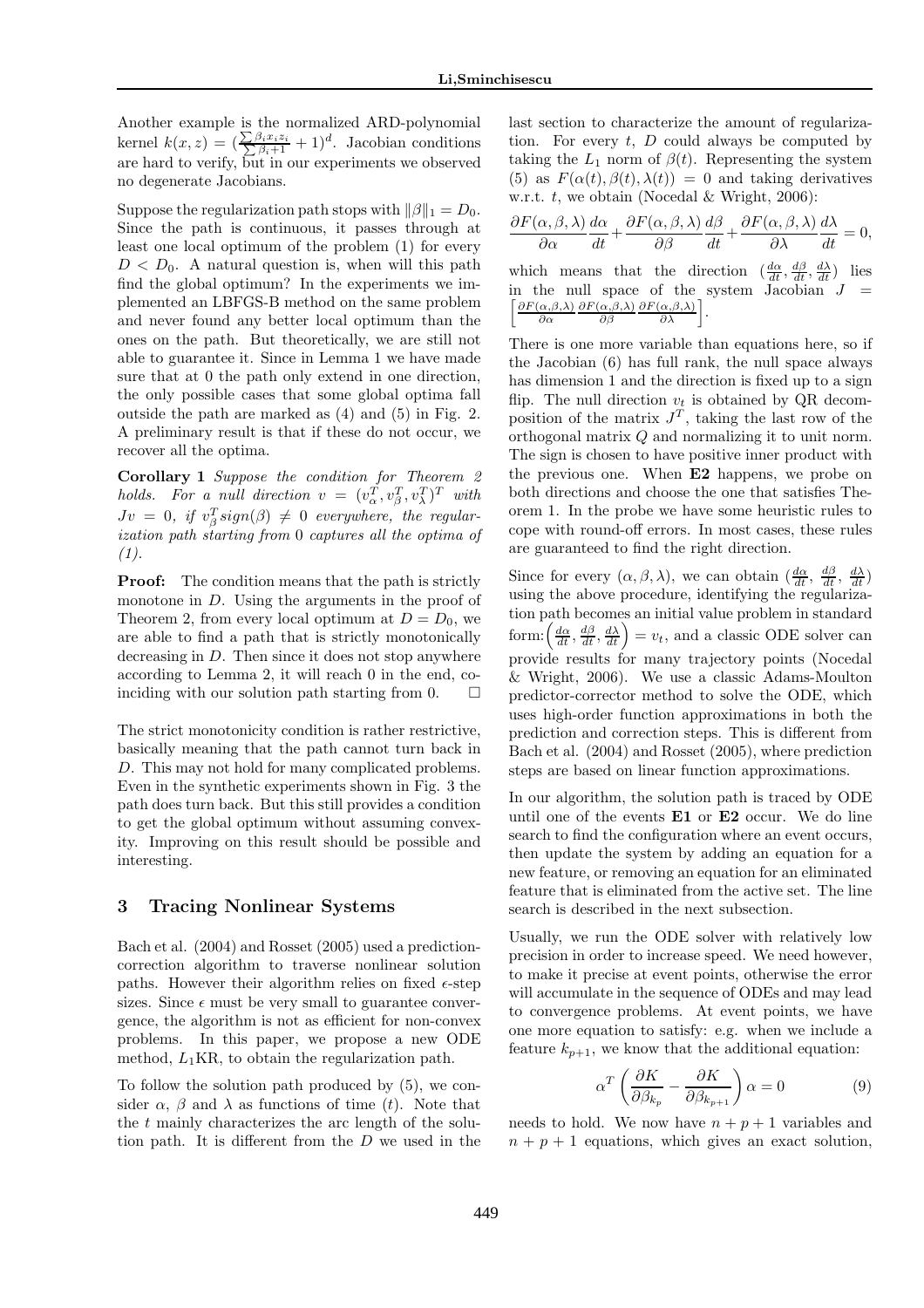provided the Jacobian is non-degenerate. For this we solve the linear system:

$$
\left[\frac{\partial F}{\partial \alpha} \frac{\partial F}{\partial \beta} \frac{\partial F}{\partial \lambda}\right] \left[\begin{array}{c} \Delta \alpha \\ \Delta \beta \\ \Delta \lambda \end{array}\right] = -F(\alpha, \beta, \lambda), \quad (10)
$$

where F represents the system at the current  $(\alpha, \beta, \lambda)$ , with  $n+p+1$  equations including (9). The next iterate is given by  $(\alpha + \Delta \alpha, \beta + \Delta \beta, \lambda + \Delta \lambda)$  and the process continues until the desired precision is reached. Note that this correction procedure is not needed if the ODE solver is run at high resolution, and it is only called on events. Therefore the number of calls is much smaller than the number of calls to Jacobians  $\langle \, 100 \rangle$  for the entire path in our experiments).

#### 3.1 Line Search

To find the point where the next event occurs, we use a line search that combines binary splits and interpolation. Starting at an event point, we run a small step  $\epsilon$ to probe for the function variation. Denote  $d(\epsilon)$  =  $-\alpha^T \frac{\partial K}{\partial \beta} \alpha$  the derivative vector,  $\eta(0) = \max d(0)$ , and  $\eta(\epsilon) = \max d(\epsilon)$ . We use linear interpolation to estimate the event point for each feature:

$$
q_i = \frac{[\eta(0) - d(0)_i] \epsilon}{[d(\epsilon)_i - d(0)_i] - [\eta(\epsilon) - \eta(0)]}
$$

We take the step size  $q = \min_i q_i$  in order to advance to the nearest event. When the interpolation fails, we either resort on bisection between the known maximal point (after an event occurrence) and minimal point (where no event have occurred), or use a step size three times the last one if we do not know any maximal point. Higher-order interpolation may be used to improve accuracy, but one must also factor in the increased computational costs. In the line search, if any probed point has already been computed, we directly use the cached solution. Each line search takes less than 20 ODE calls in our experiments.

#### 3.2 The  $L_1$ KR Algorithm

The complete  $L_1$ KR algorithm is outlined in the plate referred as Algorithm 1. In the algorithm, a variable order ODE solver selects the step size automatically. More Jacobian calls would be allocated to critical regions and less to regions of slow variation (Fig.  $3(c)$ ). This makes the method both faster and more reliable.

Denoting with  $p$  the size of the active set, the main computational effort comes from  $O(n^2p^2)$  to compute the Jacobian  $(6)$ ,  $O((n+p)^3)$  to solve for the null direction and the correction system  $(10)$ , and  $O(n^2d)$  for linear interpolation. The overall computational complexity is  $O(n^3 + p^3 + n^2p^2 + n^2d)$ . It has only linear dependence on the dimension d of the training set. Thus it is preferable to be used to select a few features from a dataset with lots of putative features. Its time complexity is lower than HKL (Bach, 2009), a method designed for optimal feature selection. HKL has time complexity of  $O(pn^3 + n^2p^2)$ , and since in HKL, combinations of features are used as base kernels, the size of its active set – for the same number of features – is usually much larger than  $L_1$ KR.

Algorithm 1 The algorithm for tracking the path combines ODE, and correction at events.

 $\overline{\mathbf{input}}$ : Training set X, training response y, regularization parameter  $\lambda$ ,  $\epsilon = 10^{-3}$ ,  $\gamma = 1$ ,  $l = 0.1$ . For  $\beta(0) = 0$ , solve (3) with  $\alpha^T K \alpha = C$  for  $\alpha(0)$ and  $\lambda$ . Find  $i = \arg \max_j \left| \alpha(0)^T \frac{\partial K}{\partial \beta_j} \alpha(0) \right|$ .<br>Line search on  $\beta_i$  to find the first event point  $(\alpha, \beta, \lambda)$ , where index j has  $\left| \alpha^T \frac{\partial K}{\partial \beta_i} \alpha \right| = \left| \alpha^T \frac{\partial K}{\partial \beta_j} \alpha \right|$ . Add  $i, j$  to the active set  $A$ . while  $\lambda \max_i |\alpha_0^T\frac{\partial K}{\partial \beta_i}\alpha_0|>\epsilon$  do Line search with ODE to find the break point  $t_p$ . Set  $\alpha = \alpha(t_p), \beta = \beta(t_p), \lambda = \lambda(t_p).$ if  $j \in \mathcal{A}$  has  $j = \argmax_i |\alpha^T \frac{\partial K}{\partial \beta_i} \alpha|$  then Add j to the active set  $\mathcal{A}$ . {E1 occurred.} end if if an indice j has  $\beta_i = 0$  then Drop j from the active set  $\mathcal{A}$ . {E2 occurred.} end if while  $\|H(\alpha, \beta)\|_1 > \epsilon$  do Run the correction step (10) to get (∆α, ∆β, ∆λ).  $\alpha = \alpha + \Delta \alpha$ ,  $\beta = \beta + \Delta \beta$ ,  $\lambda = \lambda + \Delta \lambda$ end while if E2 occurred then Run the ODE for time length  $l$  in both directions to find the valid direction. end if end while

## 4 Experiments

We report experiments on both ARD-Gaussian kernels and ARD-polynomial kernels.  $\beta$  needs to be positive to ensure the positive definiteness of the kernel. This changes the first condition in Theorem 1 to  $\beta_i \neq 0 \Rightarrow \frac{\partial L}{\partial \beta_i} = \max_j \left( - \frac{\partial L}{\partial \beta_j} \right)$ . We compare our method with the HKL algorithm of (Bach, 2009), which also selects features based on a KRR optimization objective. Another comparison is done against standard kernel ridge regression (KRR), without optimizing  $\beta$ . We did not compare with some other feature weighting methods based on SVMs, because the difference in loss functions would produce difficulties in discriminating the factors that affect performance.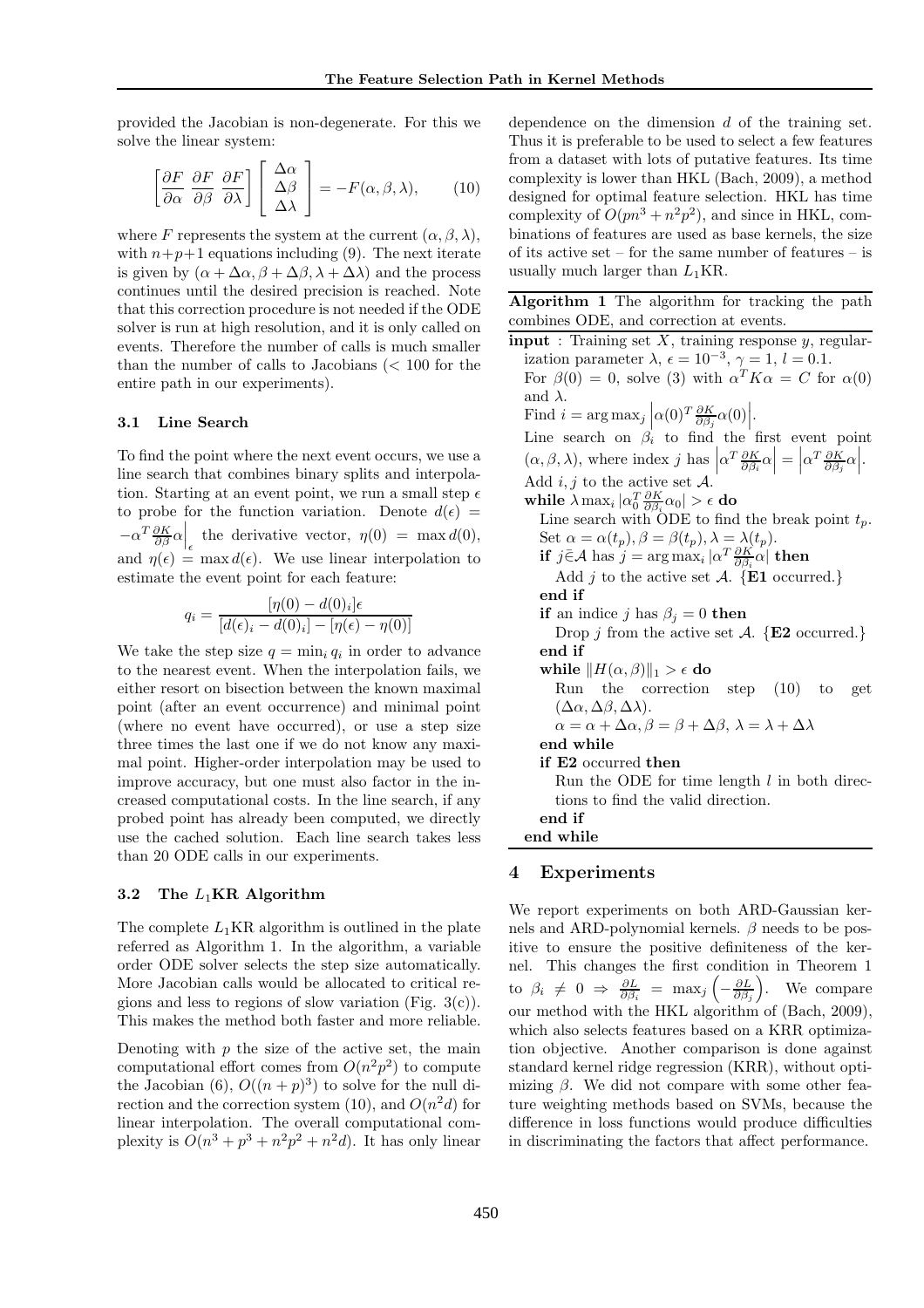The algorithms are tested on synthetic and real datasets. The synthetic datasets are from (Friedman, 1991). The responses for the three datasets are:  $\#1: f_1(x) = 10\sin(\pi x_1 x_2) + 20(x_3 - 0.5)^2 + 10x_4 +$  $x_5$ ; #2 :  $f_2(x) = \sqrt{x_1^2 + (x_2x_3 - \frac{1}{x_2x_4})^2}$ ; #3 :  $f_3(x) =$  $\tan^{-1} \frac{x_2x_3-\frac{1}{x_2x_4}}{x_1}$ . For the synthetic datasets, we add 5 irrelevant uniformly distributed variables. We use two settings. The first is noise-free. The second has Gaussian noise on responses  $f(x)$ , scaled to make the SNR 10. We use 200 training examples and a hold-out of size 100 for testing. The results are averaged over 30 random trials. HKL and KRR use a Gaussian kernel, with width parameters selected by cross-validation.

The results are shown in Table 1. In both Friedman  $#1$ and  $#2$ , we recovered the full set of relevant features in the noise-free setting, giving near zero residuals. In Friedman  $#3$ , we sometimes fail to retrieve feature  $x_4$ (5 out of 30 times) but always succeed to retrieve the other 3. In the noisy settings, occasionally a few irrevelant features are selected to model the noise, and some relevant features are missed. The results of  $L_1KR$  are consistently better than HKL and KRR. HKL outperforms KRR in most cases, showing that it is selecting the relevant features, as well. However, it cannot automatically weight features as our method does. The performance differences might be accounted to this.

Table 1: MSE on synthetic datasets.

| Data       | $L_1\mathrm{KR}$ |       | HKL.  | KR.R. | LASSO |
|------------|------------------|-------|-------|-------|-------|
|            | Gauss            | Poly  |       |       |       |
| $#1$ Clean | 0.02             | 0.10  | 0.43  | 3.74  | 6.93  |
| $#1$ Noisy | 3.57             | 3.38  | 5.50  | 7.37  | 9.65  |
| $#2$ Clean | 0.02             | 0.00  | 0.05  | 7.10  | 16.27 |
| $#2$ Noisy | 10.91            | 11.05 | 13.70 | 19.49 | 27.54 |
| $#3$ Clean | 0.94             | 1.13  | 1.72  | 2.96  | 2.92  |
| $#3$ Noisy | 2.57             | 2.43  | 4.79  | 4.55  | 3.78  |

One solution path for the dataset Friedman  $#1$  is shown in Figure  $3(a)$ . It can be seen that although it overfits to the noisy features 6-10 in the end, a large part of the path selects only the 5 real features (1-5). Also, the path is not monotone with D. The turning part is magnified in Figure 3(b). It can be seen that the path included some noisy features initially, but when the true feature 3 kicks in, the algorithm automatically backtracks, removing the noisy components and reducing the weight of other true features to compensate for the inclusion of feature 3. This interesting empirical behavior hints that forward-backward strategies like BLasso (Zhao & Yu, 2007) may also work for this problem. Research on designing efficient algorithms along these lines could be interesting.

We also plot the number of Jacobian calls against  $D$  in the same dataset as above (Fig.  $3(c)$ ). Overall, we obtain about 9100 solutions with 2883 Jacobian calls for

traversing the range  $D = [0, 92.6]$ . For the method in (Rosset 2004), this would amount to around  $\epsilon = 0.03$ , for the same number of Jacobian calls. But the solution path is highly fragile in our non-convex problem and a slight deviation may cause drifting to a bad local optimum. Our method automatically allocated around  $60\%$  of the Jacobian calls in the region with  $D \leq 10$ , where the solution path varies rapidly.

The results reported for real data (Table 2) are 10 fold cross-validated and averaged over 10 random splits. We compare our  $L_1$ KR algorithm with HKL, KRR, linear least squares (OLS) and linear LASSO. The results are shown in Table 2. It can be seen that  $L_1$ KR is usually on par or better than KRR and HKL. Besides, it selects fewer features than KRR, especially in the Motif dataset where it achieves the same result with only 77 out of 2155 features.

Interestingly, for Diabetes,  $L_1KR$  selected 8 features whereas linear LASSO selected all 10. The dropped features are 2 measurements from blood serum tests, described as LDL and TCH. The acronyms are hard to identify, but we assume that LDL may stand for *low-density lipoprotein* and TCH for *total cholesterol*, as commonly abbreviated. These two help to improve linear regression, but may have nonlinear dependency with feature 6: HDL, or *high-density lipoprotein* (both LDL and HDL are a part of total cholesterol). Our  $L_1KR$  algorithm appear to have captured the nonlinear relations with a smaller feature subset and safely discarded the remaining ones. These preliminary results show that  $L_1KR$  has a competitive feature selection capability, as compared with linear LASSO.

## 5 Conclusion

We proved the existence and uniqueness of a regularization path for  $L_1$  feature selection/weighting problems in kernel methods. To follow the solution path in kernel ridge regression, we proposed the  $L_1KR$  algorithm, a homotopy method based on solving ODEs. The algorithm is shown to be effective for computation and feature selection. The path traverses through multiple local optima of the same regularization problem automatically, and avoid low-quality local solutions. For future work, it is worth studying whether – or under what additional conditions – the algorithm achieves global optimality. Generalizing the methodology to other kernel methods is also interesting.

#### Acknowledgements

This work was supported in part by the European Commission award MCEXT-025481 (FL and CS) and the NSFC (NSF China) grant 60835002 (FL).